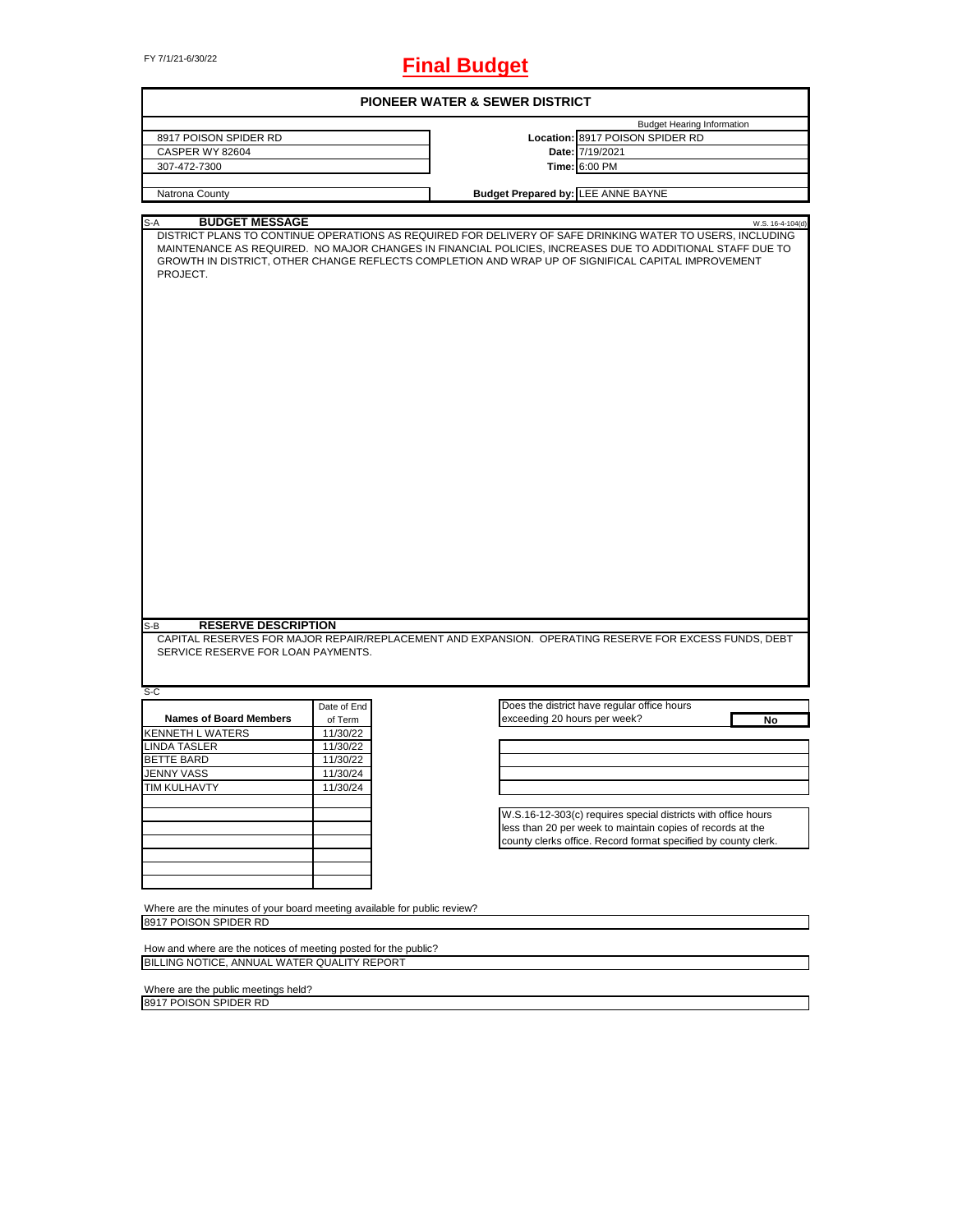## **FINAL BUDGET SUMMARY**

|       | <b>OVERVIEW</b>                                             | 2019-2020<br>Actual | 2020-2021<br>Estimated | 2021-2022<br>Proposed | Final Approval |
|-------|-------------------------------------------------------------|---------------------|------------------------|-----------------------|----------------|
|       |                                                             |                     |                        |                       |                |
| $S-1$ | <b>Total Budgeted Expenditures</b>                          | \$794,958           | \$2,362,773            | \$546,514             | \$546,514      |
| $S-2$ | <b>Total Principal to Pay on Debt</b>                       | \$0                 | \$0                    | \$28,156              | \$28,156       |
| $S-3$ | <b>Total Change to Restricted Funds</b>                     | \$7                 | $-$508,296$            | \$35,140              | \$35,140       |
|       |                                                             |                     |                        |                       |                |
| $S-4$ | <b>Total General Fund and Forecasted Revenues Available</b> | \$3.911.309         | \$1,796,335            | \$855.363             | \$855,363      |
|       |                                                             |                     |                        |                       |                |
| $S-5$ | Amount requested from County Commissioners                  | \$48,767            | \$91,556               | \$80,000              | \$80,000       |
|       |                                                             |                     |                        |                       |                |
| $S-6$ | <b>Additional Funding Needed:</b>                           |                     |                        | \$0                   | \$0            |

|                  | <b>REVENUE SUMMARY</b>                       | 2019-2020        | 2020-2021              | 2021-2022                      | <b>Final Approval</b> |
|------------------|----------------------------------------------|------------------|------------------------|--------------------------------|-----------------------|
|                  |                                              | Actual           | Estimated              | Proposed                       |                       |
|                  |                                              |                  |                        |                                |                       |
| $S-7$            | <b>Operating Revenues</b>                    | \$3,116,741      | \$339,088              | \$357,850                      | \$357,850             |
| $S-8$            | Tax levy (From the County Treasurer)         | \$48.767         | \$91.556               | \$80,000                       | \$80,000              |
| $S-9$            | <b>Government Support</b>                    | \$167,069        | \$372,983              | \$0                            | \$0                   |
| $S-10$           | Grants                                       | \$241,643        | \$664,267              | \$158,217                      | \$158,217             |
| $S-11$           | Other County Support (Not from Co. Treas.)   | \$0              | \$0                    | \$0                            | \$0                   |
| $S-12$           | <b>Miscellaneous</b>                         | \$12,833         | \$4,185                | \$3,000                        | \$3,000               |
| $S-13$           | <b>Other Forecasted Revenue</b>              | \$0              | \$0                    | \$0                            | \$0                   |
|                  |                                              |                  |                        |                                |                       |
| $S-14$           | <b>Total Revenue</b>                         | \$3,587,053      | \$1,472,079            | \$599.067                      | \$599,067             |
|                  | FY 7/1/21-6/30/22                            |                  |                        | PIONEER WATER & SEWER DISTRICT |                       |
|                  | <b>EXPENDITURE SUMMARY</b>                   | 2019-2020        | 2020-2021              | 2021-2022                      | <b>Final Approval</b> |
|                  |                                              | Actual           | Estimated              | Proposed                       |                       |
|                  |                                              |                  |                        |                                |                       |
| $S-15$           | <b>Capital Outlay</b>                        | \$560,392        | \$1,407,547            | \$101,000                      | \$101,000             |
| $S-16$           | <b>Interest and Fees On Debt</b>             | \$0              | \$0                    | \$11,844                       | \$11,844              |
| $S-17$           | <b>Administration</b>                        | \$63,559         | \$75,913               | \$88,250                       | \$88,250              |
| $S-18$           | <b>Operations</b>                            | \$162,531        | \$358,679              | \$331,200                      | \$331,200             |
| $S-19$           | <b>Indirect Costs</b>                        | \$8.476          | \$12.338               | \$14,220                       | \$14.220              |
| S-20R            | <b>Expenditures paid by Reserves</b>         | \$0              | \$508,296              | \$0                            | \$0                   |
| $S-20$           | <b>Total Expenditures</b>                    | \$794,958        | \$2,362,773            | \$546,514                      | \$546,514             |
|                  |                                              |                  |                        |                                |                       |
|                  | <b>DEBT SUMMARY</b>                          | 2019-2020        | 2020-2021              | 2021-2022                      | <b>Final Approval</b> |
|                  |                                              | Actual           | Estimated              | Proposed                       |                       |
|                  |                                              |                  |                        |                                |                       |
| $S-21$           | <b>Principal Paid on Debt</b>                | \$0              | \$0                    | \$28,156                       | \$28,156              |
|                  |                                              |                  |                        |                                |                       |
|                  | <b>CASH AND INVESTMENTS</b>                  | 2019-2020        | 2020-2021              | 2021-2022                      | <b>Final Approval</b> |
|                  |                                              | Actual           | Estimated              | Proposed                       |                       |
|                  |                                              |                  |                        |                                |                       |
| $S-22$           | <b>TOTAL GENERAL FUNDS</b>                   | \$324,256        | \$324,256              | \$256,296                      | \$256,296             |
|                  |                                              |                  |                        |                                |                       |
|                  | <b>Summary of Reserve Funds</b>              |                  |                        |                                |                       |
| $S-23$           | <b>Beginning Balance in Reserve Accounts</b> |                  |                        |                                |                       |
| $S-24$           | a. Sinking and Debt Service Funds            | \$10,562         | \$10,569               | \$10.569                       | \$10,569              |
| $S-25$           | b. Reserves                                  | \$725.431        | \$725,431              | \$217.135                      | \$217.135             |
| $S-26$           | c. Bond Funds                                | \$0              | \$0                    | \$0                            | \$0                   |
|                  | Total Reserves (a+b+c)                       | \$735,992        | \$735,999              | \$227,703                      | \$227,703             |
| $S-27$           | Amount to be added                           |                  |                        |                                |                       |
| $S-28$           | a. Sinking and Debt Service Funds            | \$7              | \$0                    | \$35,140                       | \$35,140              |
| $S-29$           | b. Reserves                                  | \$0              | \$0                    | \$0                            | \$0                   |
| $S-30$           | c. Bond Funds                                | \$0              | \$0                    | \$0                            | \$0                   |
|                  |                                              |                  | \$0                    | \$35,140                       | \$35,140              |
|                  | Total to be added (a+b+c)                    | \$7              |                        |                                |                       |
|                  |                                              |                  |                        |                                |                       |
| $S-31$<br>$S-32$ | Subtotal<br>Less Total to be spent           | \$735,999<br>\$0 | \$735,999<br>\$508,296 | \$262,843<br>\$0               | \$262,843<br>\$0      |

S-33 **TOTAL RESERVES AT END OF FISCAL YEAR** \$735,999 \$227,703 \$262,843 \$262,843

Date adopted by Special District

*End of Summary*

*Budget Officer / District Official (if not same as "Submitted by")*

CASPER WY 82604 **DISTRICT ADDRESS:** 8917 POISON SPIDER RD **PREPARED BY:** LEE ANNE BAYNE

**DISTRICT PHONE:** 307-472-7300

1/23/19 *Form approved by Wyoming Department of Audit, Public Funds Division Prepared in compliance with the Uniform Municipal Fiscal Procedures Act (W.S. 16-4-101 through 124) as it applies.*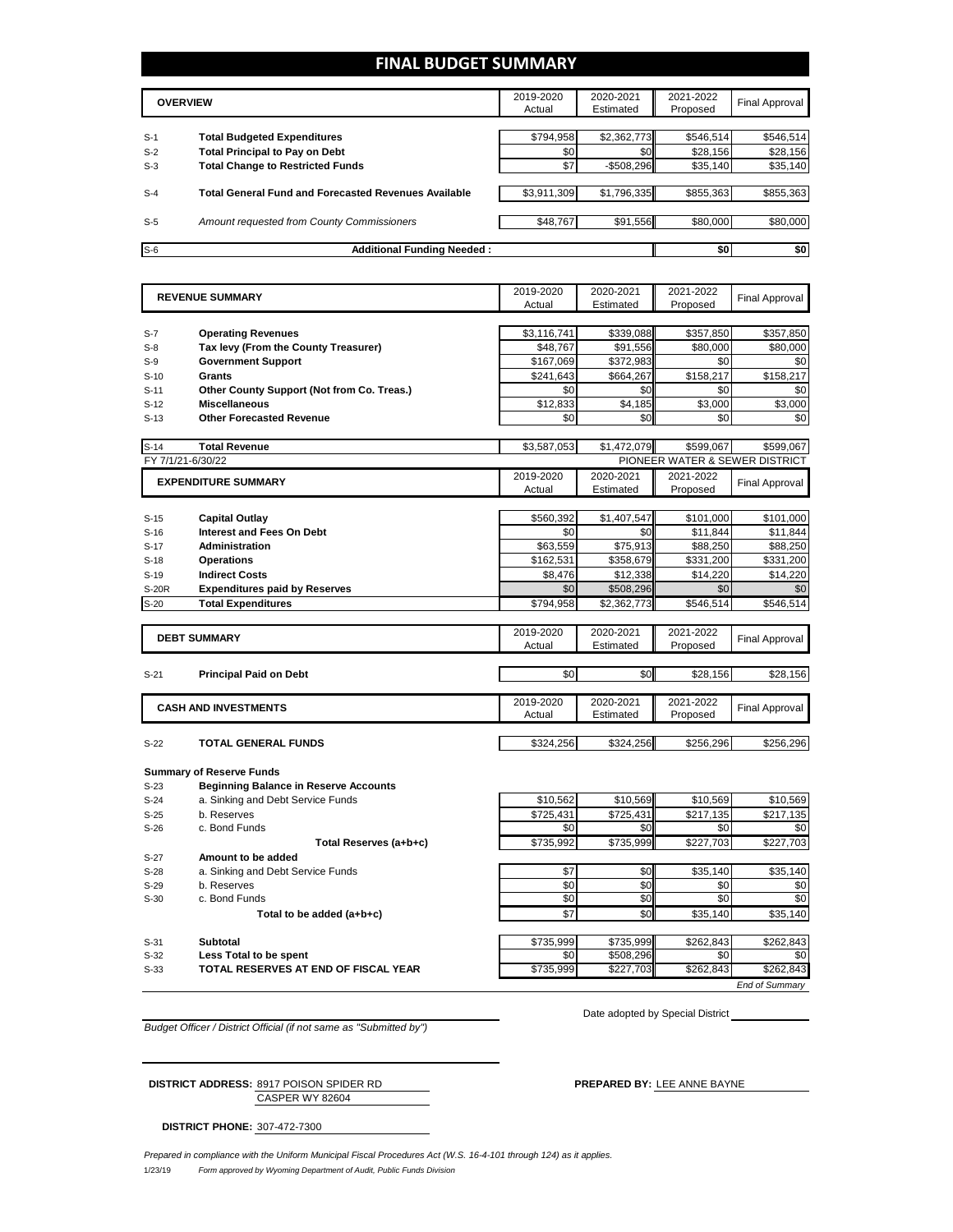# **Final Budget**

|           | PIONEER WATER & SEWER DISTRICT                 |                                 |             |             | <b>FYE</b> | 6/30/2022             |
|-----------|------------------------------------------------|---------------------------------|-------------|-------------|------------|-----------------------|
|           | <b>NAME OF DISTRICT/BOARD</b>                  |                                 |             |             |            |                       |
|           |                                                |                                 |             |             |            |                       |
|           | PROPERTY TAXES AND ASSESSMENTS                 |                                 |             |             |            |                       |
|           |                                                |                                 |             |             |            |                       |
|           |                                                |                                 | 2019-2020   | 2020-2021   | 2021-2022  |                       |
|           |                                                | <b>DOA Chart</b><br>of Accounts | Actual      | Estimated   | Proposed   | <b>Final Approval</b> |
| $R-1$     | <b>Property Taxes and Assessments Received</b> |                                 |             |             |            |                       |
| $R-1.1$   | Tax Levy (From the County Treasurer)           | 4001                            | \$48,767    | \$91,556    | \$80,000   | \$80,000              |
| R-1.2     | Other County Support (see note on the right)   | 4005                            |             |             |            |                       |
|           |                                                |                                 |             |             |            |                       |
|           | <b>FORECASTED REVENUE</b>                      |                                 |             |             |            |                       |
|           |                                                |                                 |             |             |            |                       |
|           |                                                |                                 | 2019-2020   | 2020-2021   | 2021-2022  |                       |
|           |                                                | <b>DOA Chart</b>                | Actual      | Estimated   | Proposed   | <b>Final Approval</b> |
|           |                                                | of Accounts                     |             |             |            |                       |
| $R-2$     | <b>Revenues from Other Governments</b>         |                                 |             |             |            |                       |
| $R - 2.1$ | State Aid                                      | 4211                            |             |             |            |                       |
|           | R-2.2 Additional County Aid (non-treasurer)    | 4237                            |             |             |            |                       |
|           | R-2.3 City (or Town) Aid                       | 4237                            |             |             |            |                       |
|           | R-2.4 Other (Specify)                          | 4237                            | \$167,069   | \$372,983   | \$0        |                       |
| $R - 2.5$ | <b>Total Government Support</b>                |                                 | \$167,069   | \$372,983   | \$0        | \$0                   |
| $R-3$     | <b>Operating Revenues</b>                      |                                 |             |             |            |                       |
| $R - 3.1$ | <b>Customer Charges</b>                        | 4300                            | \$3,104,710 | \$329,515   | \$338,500  | \$338,500             |
| $R - 3.2$ | Sales of Goods or Services                     | 4300                            | \$12,031    | \$9,573     | \$19,350   | \$19,350              |
|           | R-3.3 Other Assessments                        | 4503                            |             |             |            |                       |
| $R - 3.4$ | <b>Total Operating Revenues</b>                |                                 | \$3,116,741 | \$339,088   | \$357,850  | \$357,850             |
| $R-4$     | Grants                                         |                                 |             |             |            |                       |
| R-4.1     | <b>Direct Federal Grants</b>                   | 4201                            |             |             |            |                       |
|           | R-4.2 Federal Grants thru State Agencies       | 4201                            |             |             | \$158,217  | \$158,217             |
|           | R-4.3 Grants from State Agencies               | 4211                            | \$241,643   | \$664,267   | \$0        |                       |
| $R - 4.4$ | <b>Total Grants</b>                            |                                 | \$241,643   | \$664,267   | \$158,217  | \$158,217             |
| $R-5$     | <b>Miscellaneous Revenue</b>                   |                                 |             |             |            |                       |
| $R - 5.1$ | Interest                                       | 4501<br>4500                    | \$12,833    | \$4,185     | \$3,000    | \$3,000               |
| $R - 5.3$ | R-5.2 Other: Specify<br>Other: Additional      |                                 |             |             |            |                       |
| $R - 5.4$ | <b>Total Miscellaneous</b>                     |                                 | \$12,833    | \$4,185     | \$3,000    | \$3,000               |
| $R - 5.5$ | <b>Total Forecasted Revenue</b>                |                                 | \$3,538,286 | \$1,380,523 | \$519,067  | \$519.067             |
|           |                                                |                                 |             |             |            |                       |
| $R-6$     | <b>Other Forecasted Revenue</b>                |                                 |             |             |            |                       |
| $R-6.1$   | a. Other past due as estimated by Co. Treas.   | 4004                            |             |             |            |                       |
| $R-6.2$   | b. Other forecasted revenue (specify):         |                                 |             |             |            |                       |
| $R-6.3$   |                                                | 4500                            |             |             |            |                       |
| $R-6.4$   |                                                | 4500                            |             |             |            |                       |
| $R-6.5$   |                                                |                                 |             |             |            |                       |
| $R-6.6$   | Total Other Forecasted Revenue (a+b)           |                                 | \$0         | \$0         | \$0        | \$0                   |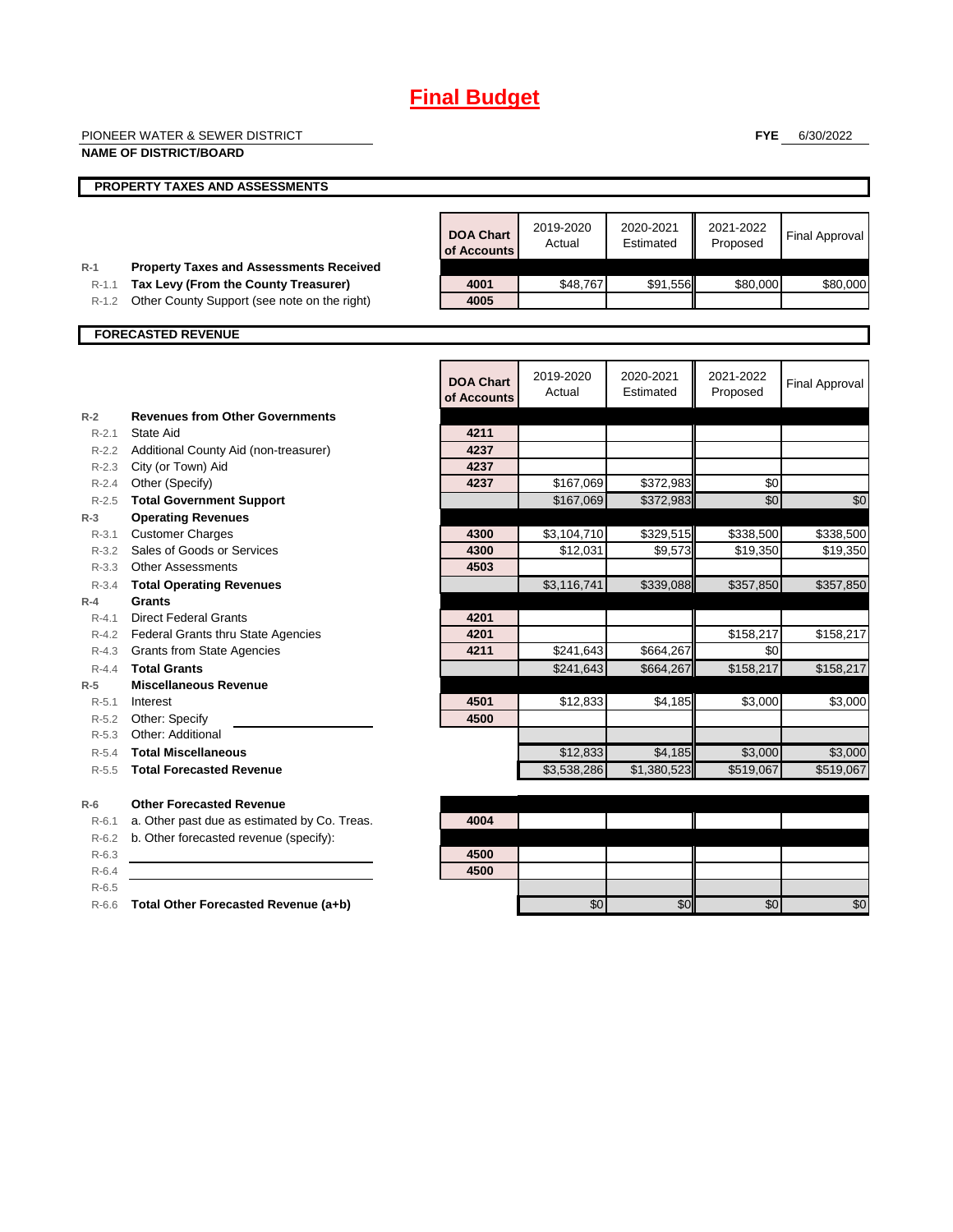### **CAPITAL OUTLAY BUDGET**

| $E-1$     | <b>Capital Outlay</b>       |      |           |
|-----------|-----------------------------|------|-----------|
| $E - 1.1$ | <b>Real Property</b>        | 6201 |           |
| $E - 1.2$ | Vehicles                    | 6210 |           |
| $E - 1.3$ | Office Equipment            | 6211 | \$9,150   |
| $E - 1.4$ | Other (Specify)             |      |           |
| $E-1.5$   | <b>WATER DISTRIBUTION</b>   | 6200 | \$525,790 |
| $E-1.6$   |                             | 6200 | \$25.452  |
| $E - 1.7$ |                             |      |           |
| $E - 1.8$ | <b>TOTAL CAPITAL OUTLAY</b> |      | \$560.392 |
|           |                             |      |           |

|           |                             | <b>DOA Chart</b><br>of Accounts | 2019-2020<br>Actual | 2020-2021<br>Estimated | 2021-2022<br>Proposed | <b>Final Approval</b> |
|-----------|-----------------------------|---------------------------------|---------------------|------------------------|-----------------------|-----------------------|
|           | <b>Capital Outlay</b>       |                                 |                     |                        |                       |                       |
| $E - 1.1$ | <b>Real Property</b>        | 6201                            |                     |                        |                       |                       |
| $E - 1.2$ | Vehicles                    | 6210                            |                     |                        |                       |                       |
| $E - 1.3$ | Office Equipment            | 6211                            | \$9,150             |                        |                       |                       |
| $E - 1.4$ | Other (Specify)             |                                 |                     |                        |                       |                       |
| $E-1.5$   | <b>WATER DISTRIBUTION</b>   | 6200                            | \$525,790           | \$1,407,547            | \$100,000             | \$100,000             |
| $E-1.6$   |                             | 6200                            | \$25,452            |                        | \$1,000               | \$1,000               |
| $E - 1.7$ |                             |                                 |                     |                        |                       |                       |
| $E-1.8$   | <b>TOTAL CAPITAL OUTLAY</b> |                                 | \$560,392           | \$1,407,547            | \$101,000             | \$101,000             |
|           |                             |                                 |                     |                        |                       |                       |

#### **ADMINISTRATION BUDGET**

|           |                                      | <b>DOA Chart</b><br>of Accounts | 2019-2020<br>Actual | 2020-2021<br>Estimated | 2021-2022<br>Proposed | <b>Final Approval</b> |
|-----------|--------------------------------------|---------------------------------|---------------------|------------------------|-----------------------|-----------------------|
| $E-2$     | <b>Personnel Services</b>            |                                 |                     |                        |                       |                       |
| $E - 2.1$ | Administrator                        | 7002                            | \$34,755            | \$39,510               | \$38,000              | \$38,000              |
| $E - 2.2$ | Secretary                            | 7003                            |                     |                        |                       |                       |
| $E - 2.3$ | Clerical                             | 7004                            |                     |                        |                       |                       |
| $E - 2.4$ | Other (Specify)                      |                                 |                     |                        |                       |                       |
| $E - 2.5$ |                                      | 7005                            |                     |                        |                       |                       |
| $E - 2.6$ |                                      | 7005                            |                     |                        |                       |                       |
| $E - 2.7$ |                                      |                                 |                     |                        |                       |                       |
| $E-3$     | <b>Board Expenses</b>                |                                 |                     |                        |                       |                       |
| $E - 3.1$ | Travel                               | 7011                            |                     |                        |                       |                       |
| $E - 3.2$ | Mileage                              | 7012                            |                     |                        |                       |                       |
| $E - 3.3$ | Other (Specify)                      |                                 |                     |                        |                       |                       |
| $E - 3.4$ | <b>MEETINGS</b>                      | 7013                            | \$988               | \$1,465                | \$3,500               | \$3,500               |
| $E - 3.5$ |                                      | 7013                            |                     |                        |                       |                       |
| $E - 3.6$ |                                      |                                 |                     |                        |                       |                       |
| $E-4$     | <b>Contractual Services</b>          |                                 |                     |                        |                       |                       |
| $E - 4.1$ | Legal                                | 7021                            | \$4,067             | \$58                   | \$4,000               | \$4,000               |
| $E-4.2$   | Accounting/Auditing                  | 7022                            | \$3,400             | \$9,500                | \$13,500              | \$13,500              |
| $E - 4.3$ | Other (Specify)                      |                                 |                     |                        |                       |                       |
| $E - 4.4$ |                                      | 7023                            |                     |                        |                       |                       |
| $E-4.5$   |                                      | 7023                            |                     |                        |                       |                       |
| $E-4.6$   |                                      |                                 |                     |                        |                       |                       |
| $E-5$     | <b>Other Administrative Expenses</b> |                                 |                     |                        |                       |                       |
| $E - 5.1$ | <b>Office Supplies</b>               | 7031                            | \$3,654             | \$5,902                | \$6,000               | \$6,000               |
| $E - 5.2$ | Office equipment, rent & repair      | 7032                            | \$2,074             | \$156                  | \$2,000               | \$2,000               |
| $E-5.3$   | Education                            | 7033                            |                     | \$883                  | \$1,400               | \$1,400               |
| $E - 5.4$ | Registrations                        | 7034                            |                     |                        |                       |                       |
| $E - 5.5$ | Other (Specify)                      |                                 |                     |                        |                       |                       |
| $E - 5.6$ | <b>GENERAL ADMIN COSTS</b>           | 7035                            | \$8,125             | \$9,879                | \$10,850              | \$10,850              |
| $E - 5.7$ | <b>SOFTWARE</b>                      | 7035                            | \$6,496             | \$8,560                | \$9,000               | \$9,000               |
| $E - 5.8$ |                                      |                                 |                     |                        |                       |                       |
| $E-6$     | <b>TOTAL ADMINISTRATION</b>          |                                 | \$63,559            | \$75,913               | \$88,250              | \$88,250              |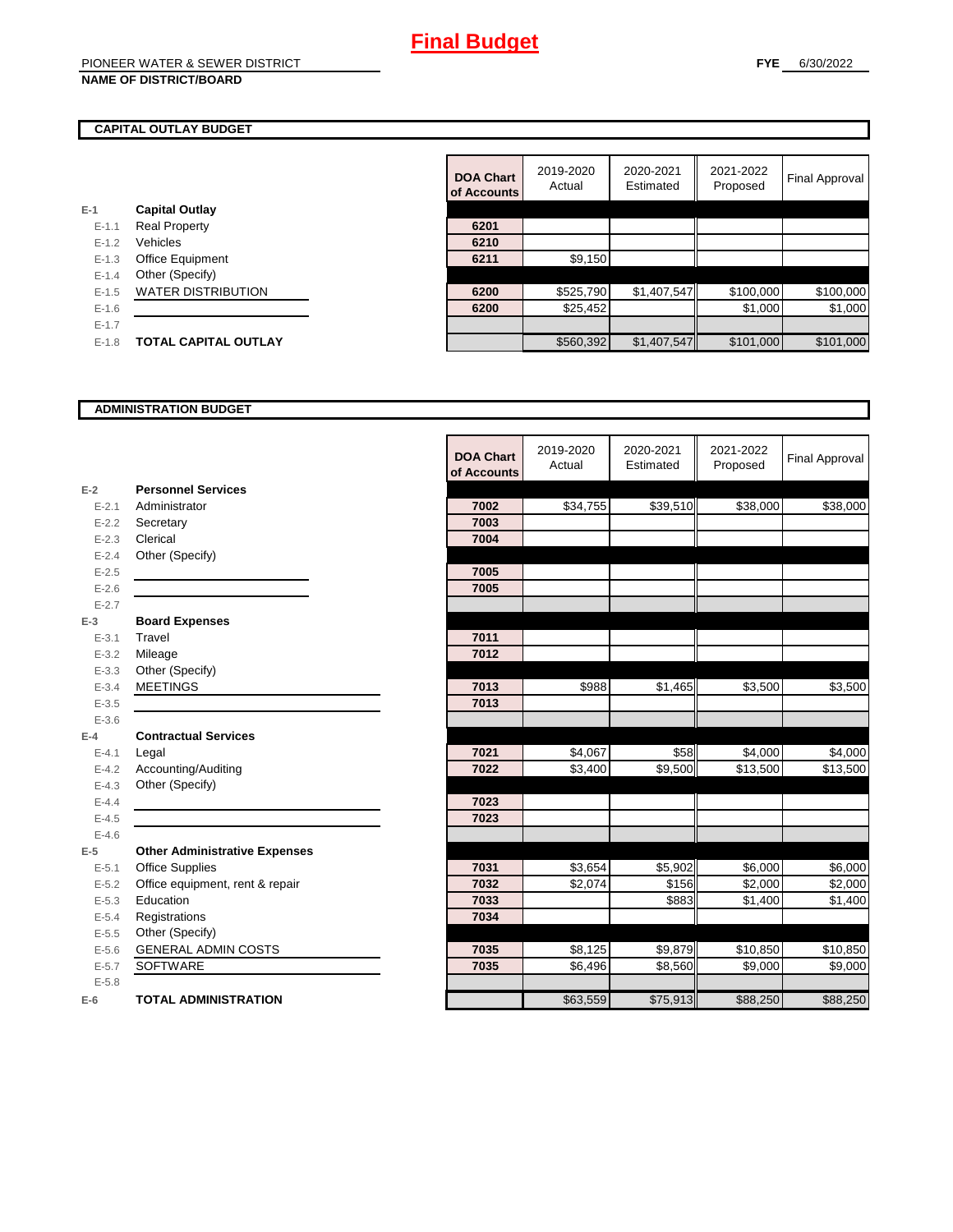## **OPERATIONS BUDGET**

|                        |                                        | <b>DOA Chart</b><br>of Accounts | 2019-2020<br>Actual | 2020-2021<br>Estimated | 2021-2022<br>Proposed | <b>Final Approval</b> |
|------------------------|----------------------------------------|---------------------------------|---------------------|------------------------|-----------------------|-----------------------|
| $E-7$                  | <b>Personnel Services</b>              |                                 |                     |                        |                       |                       |
| $E - 7.1$              | <b>Wages--Operations</b>               | 7202                            | \$33,802            | \$78,735               | \$83,700              | \$83,700              |
| $E - 7.2$              | Service Contracts                      | 7203                            |                     |                        |                       |                       |
| $E - 7.3$              | Other (Specify)                        |                                 |                     |                        |                       |                       |
| $E - 7.4$              |                                        | 7204                            |                     |                        |                       |                       |
| $E - 7.5$              |                                        | 7204                            |                     |                        |                       |                       |
| $E - 7.6$              |                                        |                                 |                     |                        |                       |                       |
| $E-8$                  | <b>Travel</b>                          |                                 |                     |                        |                       |                       |
| $E - 8.1$              | Mileage                                | 7211                            | \$251               | \$348                  | \$400                 | \$400                 |
| $E - 8.2$<br>$E - 8.3$ | Other (Specify)<br><b>VEHICLE EXP</b>  | 7212                            | \$4,030             | \$13,286               | \$10,500              | \$10,500              |
| $E - 8.4$              |                                        | 7212                            |                     |                        |                       |                       |
| $E - 8.5$              |                                        |                                 |                     |                        |                       |                       |
| $E-9$                  | <b>Operating supplies (List)</b>       |                                 |                     |                        |                       |                       |
| $E-9.1$                | <b>PARTS</b>                           | 7220                            | \$11,740            | \$71,623               | \$50,000              | \$50,000              |
| $E - 9.2$              | <b>SUPPLIES</b>                        | 7220                            | \$931               | \$4,005                | \$5,000               | \$5,000               |
| $E-9.3$                | <b>TOOLS</b>                           | 7220                            | \$0                 | \$3,067                | \$5,000               | \$5,000               |
| $E - 9.4$              |                                        | 7220                            |                     |                        |                       |                       |
| $E - 9.5$              |                                        |                                 |                     |                        |                       |                       |
| $E-10$                 | <b>Program Services (List)</b>         |                                 |                     |                        |                       |                       |
| $E-10.1$               | <b>WATER</b>                           | 7230                            | \$97,182            | \$145,275              | \$135,000             | \$135,000             |
| $E-10.2$               | <b>LAB FEES</b>                        | 7230                            | \$1,064             | \$669                  | \$1,000               | \$1,000               |
| $E-10.3$               | <b>CONTRACTORS</b>                     | 7230                            | \$13,221            | \$41,305               | \$40,000              | \$40,000              |
| $E-10.4$               | <b>POWER</b>                           | 7230                            | \$310               | \$366                  | \$600                 | \$600                 |
| $E-10.5$               |                                        |                                 |                     |                        |                       |                       |
| $E-11$                 | <b>Contractual Arrangements (List)</b> |                                 |                     |                        |                       |                       |
| $E-11.1$               |                                        | 7400                            |                     |                        |                       |                       |
| $E-11.2$               |                                        | 7400                            |                     |                        |                       |                       |
| $E-11.3$               |                                        | 7400                            |                     |                        |                       |                       |
| $E-11.4$               |                                        | 7400                            |                     |                        |                       |                       |
| $E-11.5$               |                                        |                                 |                     |                        |                       |                       |
| $E-12$                 | <b>Other operations (Specify)</b>      |                                 |                     |                        |                       |                       |
| $E-12.1$               |                                        | 7450                            |                     |                        |                       |                       |
| $E-12.2$               |                                        | 7450                            |                     |                        |                       |                       |
| $E-12.3$               |                                        | 7450                            |                     |                        |                       |                       |
| $E-12.4$               |                                        | 7450                            |                     |                        |                       |                       |
| $E-12.5$               |                                        |                                 |                     |                        |                       |                       |
| $E-13$                 | <b>TOTAL OPERATIONS</b>                |                                 | \$162,531           | \$358,679              | \$331,200             | \$331,200             |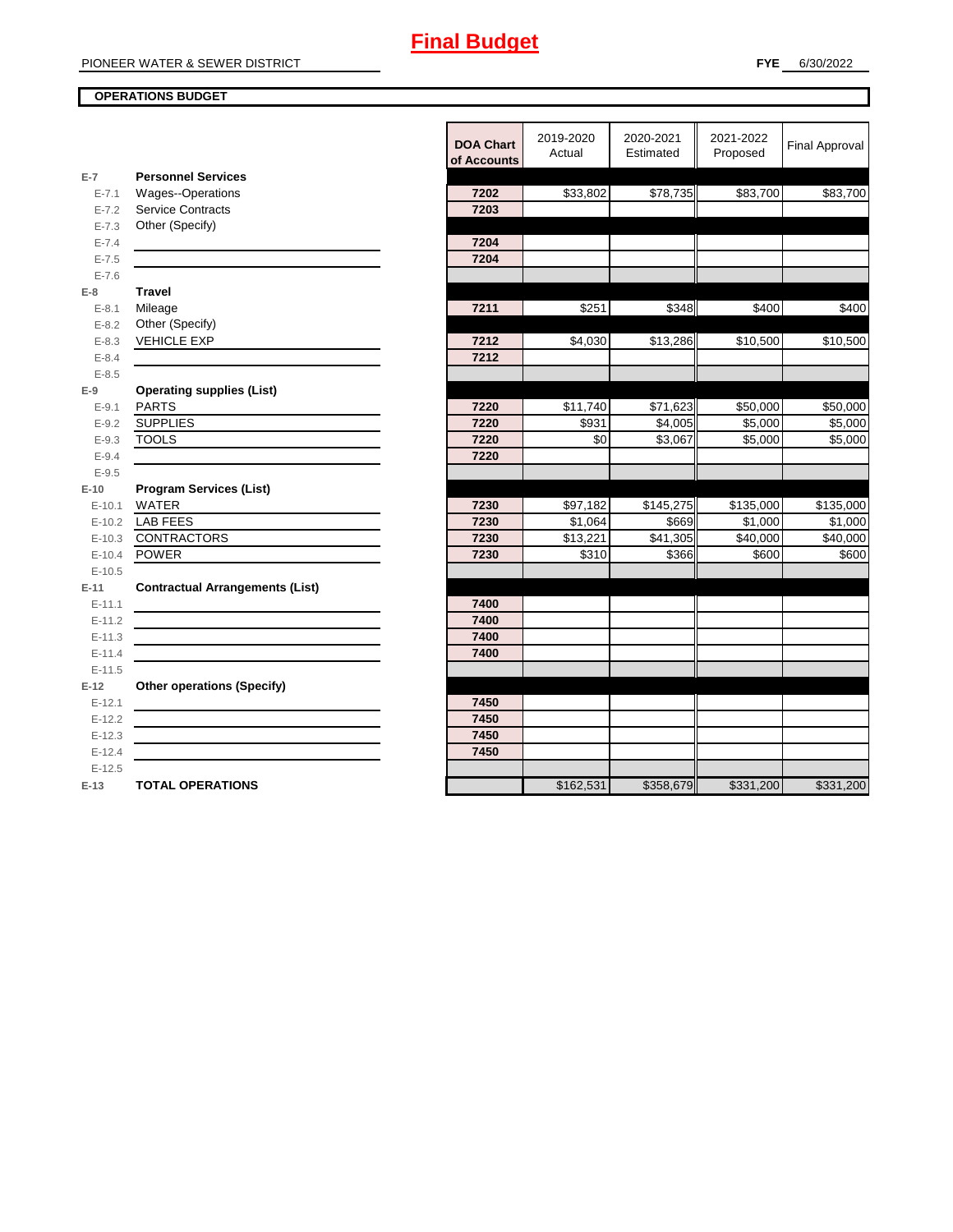#### **INDIRECT COSTS BUDGET**

|          |                              | <b>DOA Chart</b><br>of Accounts | 2019-2020<br>Actual | 2020-2021<br>Estimated | 2021-2022<br>Proposed | <b>Final Approval</b> |
|----------|------------------------------|---------------------------------|---------------------|------------------------|-----------------------|-----------------------|
| $E-14$   | Insurance                    |                                 |                     |                        |                       |                       |
| $E-14.1$ | Liability                    | 7502                            |                     |                        |                       |                       |
| $E-14.2$ | Buildings and vehicles       | 7503                            |                     |                        |                       |                       |
| $E-14.3$ | Equipment                    | 7504                            |                     |                        |                       |                       |
| $E-14.4$ | Other (Specify)              |                                 |                     |                        |                       |                       |
| $E-14.5$ | <b>INSURANCE</b>             | 7505                            | \$2,601             | \$1,344                | \$3,500               | \$3,500               |
| $E-14.6$ |                              | 7505                            |                     |                        |                       |                       |
| $E-14.7$ |                              |                                 |                     |                        |                       |                       |
| $E-15$   | Indirect payroll costs:      |                                 |                     |                        |                       |                       |
| $E-15.1$ | FICA (Social Security) taxes | 7511                            | \$5,245             | \$9,895                | \$9,500               | \$9,500               |
| $E-15.2$ | <b>Workers Compensation</b>  | 7512                            | \$598               | \$1,041                | \$1,100               | \$1,100               |
| $E-15.3$ | <b>Unemployment Taxes</b>    | 7513                            |                     |                        |                       |                       |
| $E-15.4$ | Retirement                   | 7514                            |                     |                        |                       |                       |
| $E-15.5$ | <b>Health Insurance</b>      | 7515                            |                     |                        |                       |                       |
| $E-15.6$ | Other (Specify)              |                                 |                     |                        |                       |                       |
| $E-15.7$ | <b>DIRECT DEP FEES</b>       | 7516                            | \$32                | \$58                   | \$120                 | \$120                 |
| $E-15.8$ |                              | 7516                            |                     |                        |                       |                       |
| $E-15.9$ |                              |                                 |                     |                        |                       |                       |
|          |                              |                                 |                     |                        |                       |                       |
| $E-17$   | <b>TOTAL INDIRECT COSTS</b>  |                                 | \$8,476             | \$12,338               | \$14,220              | \$14,220              |

## **DEBT SERVICE BUDGET**

| <b>DOA Chart</b><br>of Accounts | 2019-2020<br>Actual | 2020-2021<br>Estimated | 2021-2022<br>Proposed | <b>Final Approval</b> |
|---------------------------------|---------------------|------------------------|-----------------------|-----------------------|
|                                 |                     |                        |                       |                       |
| 6401                            |                     |                        | \$28,156              | \$28,156              |
| 6410                            |                     |                        | \$11,844              | \$11,844              |
| 6420                            |                     |                        |                       |                       |
|                                 | \$0                 | \$C                    | \$40,000              | \$40,000              |

# **D-1 Debt Service**

D-1.1 **Principal** 

**D-1.2 Interest** 

D-1.3 **Fees** 

**D-2 TOTAL DEBT SERVICE**